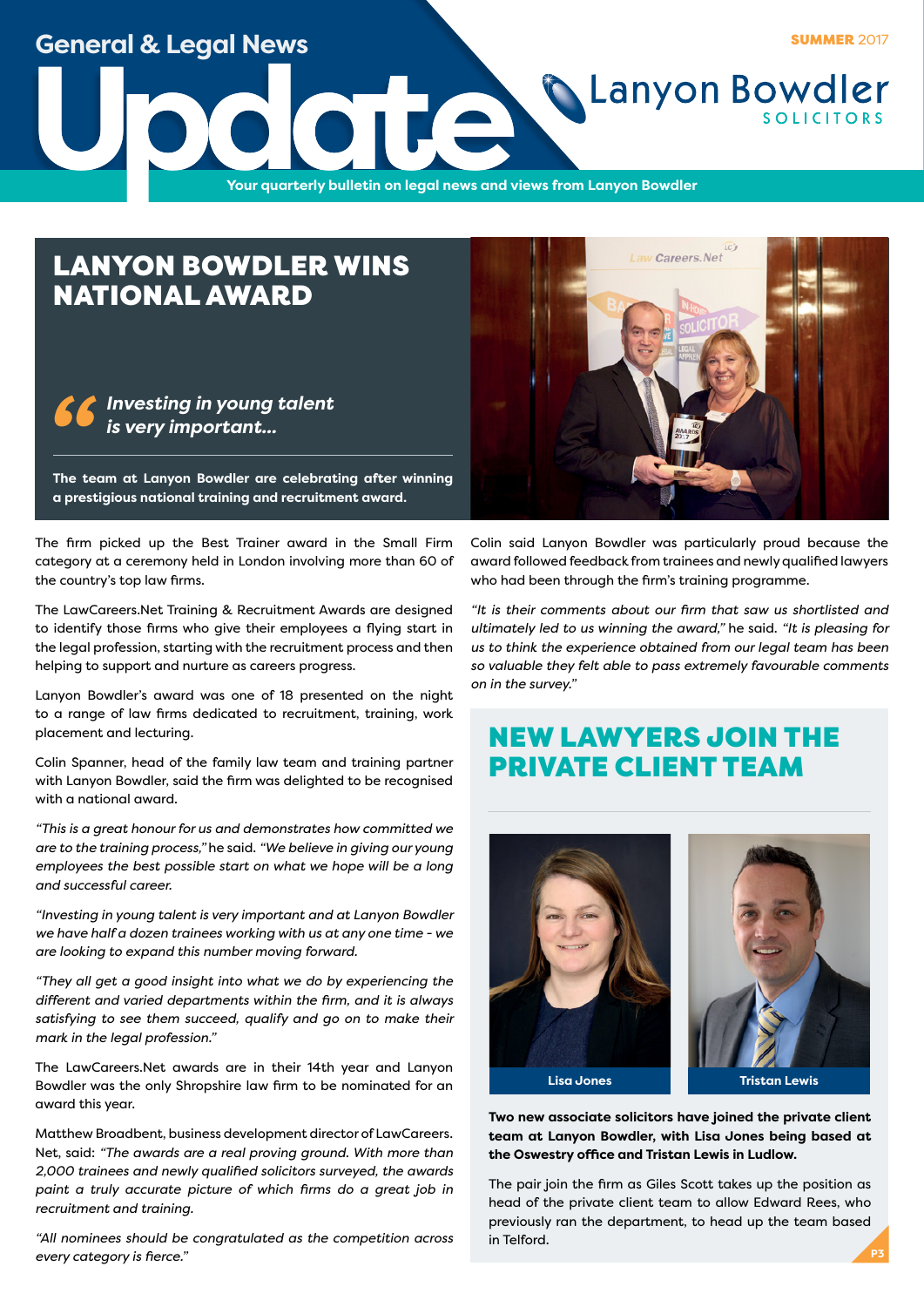*Very professional, but you also feel you can sit around the table and discuss with the solicitor as if you are talking to a friend.* **G Price & M Price, Shrewsbury** *''*

### A "DO-IT-YOURSELF DIVORCE" - IS IT WORTH IT?

**Statistics released on 5 December 2016 by the Office of National Statistics revealed that, overall, the amount of divorces have been decreasing (demonstrated by a 3.1% decrease in 2014 compared with 2013, and a decline of 27% from a peak in divorces in 2003). Great news!** 

However, despite the statistics, it is still an unfortunate reality that some marriages will come to an end, resulting in divorce. Going through a divorce is one of the most stressful life events an individual can experience, and will have an emotional, financial and legal impact on a person's life.

There are costs associated with getting divorced too. The current fee to issue your divorce petition with the court is £550 (although you may be entitled to a partial/full fee remission, dependent on your income), and there are further court costs associated with resolving the related financial matters. It does not come as a surprise, therefore, that some individuals consider embarking on a "Do-it-yourself Divorce", rather than instructing solicitors to act on their behalf. Lawyers can see the thinking behind this decision - why would you want to pay a solicitor to do something that you may be able to do yourself, given the abundance of information available online? DIY Divorce Kits have been discovered both in High Street stores and on the Internet, costing between £19.99 - £40!

*Going through a divorce is one of the most stressful life events an individual can experience...*



However, a "Do-it-yourself Divorce" may present unforeseen pitfalls. The following points are worth your consideration:

- You will already be going through an emotional and stressful experience. By instructing a solicitor, you gain the advice and support of an expert acting purely in your best interests, and providing you with clear and realistic guidance which, in turn, should reduce stress for you.
- O Solicitors are not emotionally invested in your divorce or financial proceedings. They remain objective and sensible, offering the benefit of years of training and experience, without their judgement being clouded by emotion.
- Divorce and related matters are technical legal proceedings. There are a number of rules and protocols that must be adhered to, including specific timings in relation to certain stages of your divorce or financial settlement. Solicitors will be well versed in these rules and protocols, thus avoiding any unnecessary delays or expense that otherwise may be incurred should you proceed without a solicitor. Without a solicitor, you may inadvertently be landed with an order for costs or fail to seek full costs and financial claims. Such mistakes can be expensive to rectify.
- You can only rely on one of five facts to prove your marriage has irretrievably broken down. Choosing the most appropriate fact, and ensuring sufficient particulars are provided to prove that fact, is not always straightforward. Our lawyers can advise on the best approach to ensure your divorce is able to proceed without problems.
- A solicitor acting on your behalf can advise on whether alternative, non-court based ways to resolve financial and children matters are suitable. There are options such as mediation and collaborative law to support such situations and these processes keep costs down. Unfortunately, it is not always the case that matters remain amicable and a solicitor acting on your behalf means you do not have to communicate directly with your ex-partner. Our solicitors can ensure you have a process suited to your needs, thus reducing the acrimony and stress experienced during the resolution of issues.
- $\overline{O}$  Our solicitors are able to advise on financial claims within your divorce. For example, you may be entitled to a share of your ex-partner's capital or pension, or even entitled to ongoing financial support (maintenance). A solicitor acting on your behalf will be able to advise how best to obtain a favourable outcome in relation to your finances, and protect you from what may be an inadequate of unfair outcome.
- $\overline{O}$  It is important that individuals consider reaching a financial settlement to deal with how the matrimonial assets are to be split. Even if you have agreed a financial settlement with your ex-partner, it would be difficult to guarantee your ex-partner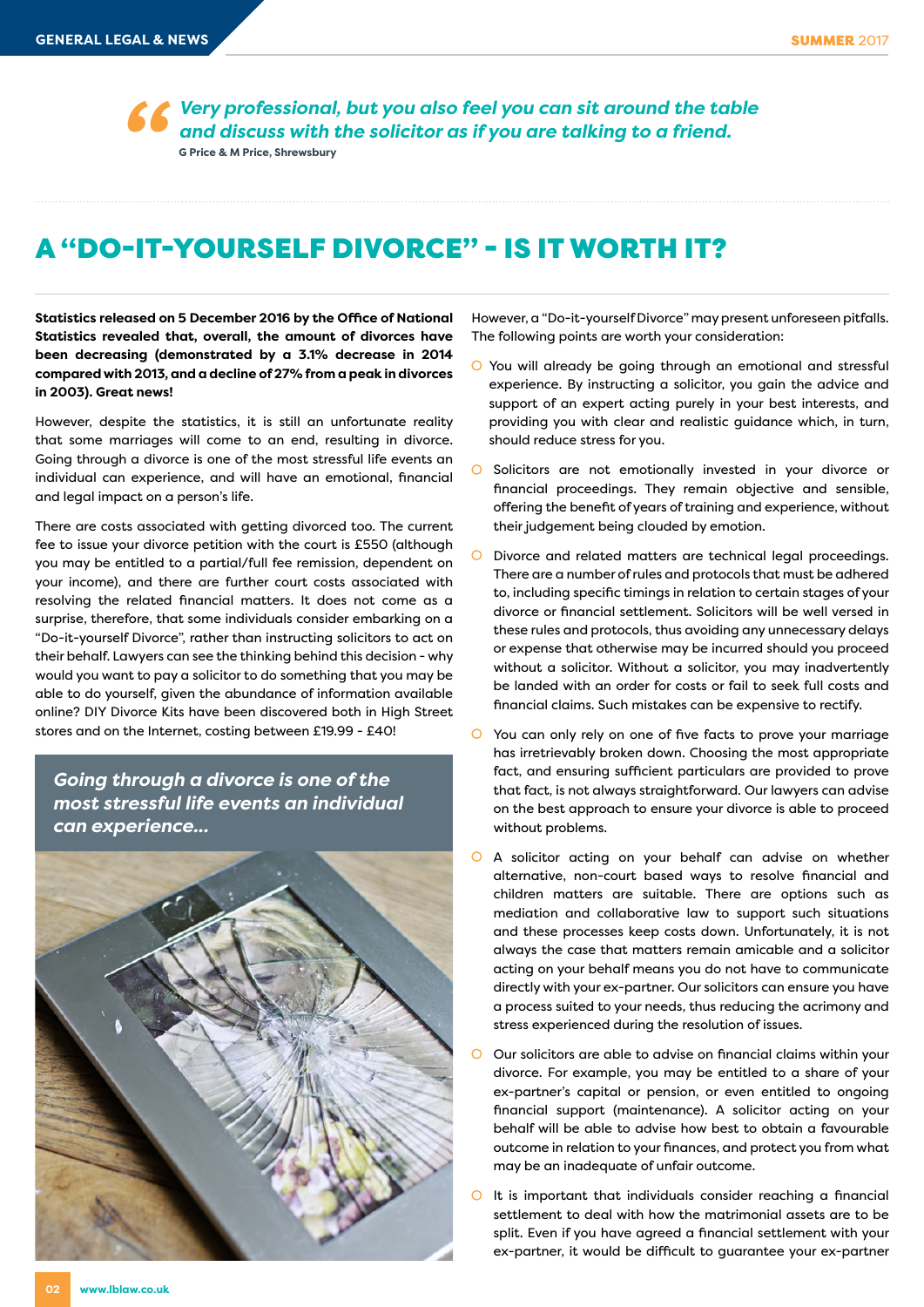**66** This is the second occasion I have used Lanyon Bowdler and have been impressed both times. They are professional and very helpfu<br>
LCornes, Craven Arms *been impressed both times. They are professional and very helpful.* **L Cornes, Craven Arms**



will comply with the agreement without a court order that is carefully drafted to reflect your intentions. Furthermore, failure to formalise a financial settlement by way of a court order may mean your ex-partner is able to return at a future date and make a claim on your finances, even several years after Decree Absolute has been pronounced.

- $\overline{O}$  The formal court order reflecting your financial settlement is called a consent order. It is a complicated (and non-standard) legal document that should be drafted by a family law expert, and cannot be purchased off the shelf.
- $\circ$  In summary, completing your divorce without the assistance of a solicitor means that you will miss out on receiving the expertise and knowledge which is essential when dealing with something as crucial as the breakdown of your marriage.

Lanyon Bowdler has a strong and dedicated team of family law experts with over 100 years of combined experience in family law. Most of our lawyers are members of Resolution and on the Law Society Family Law Panel. Two of our lawyers are collaboratively trained.

We offer affordable pricing options, with the choice of either hourly charges, fixed fees or a Pay As You Go arrangement. We will regularly update you in relation to the costs of your case, and are able to offer staged payment plans, should this be necessary. We will progress your divorce proceedings at the best pace possible whilst negotiating a fair financial settlement on your behalf. We will do the hard work for you, and will be with you every step of the way.

Fortunately, divorce is the least likely outcome for a marriage with the most recent statistics suggesting that 58% of marriages will not end in divorce. However, if you sit within the remaining 42%, the family solicitors at Lanyon Bowdler are here to support you.

\*All data retrieved from the Office of National Statistics - https://www.ons. gov.uk/peoplepopulationandcommunity/birthsdeathsandmarriages/divorce/ bulletins/divorcesinenglandandwales/2014

### **CONTINUED FROM PAGE 1**

Giles said he was delighted to welcome the new members of staff to the team.

*"It is important that we continue to expand to meet the highest standard of service our customers expect from us,"* he said.

*"This commitment has seen us take on new staff and we are pleased to announce Lisa and Tristan as the latest to join our team.*

*"Our department is seeing an ever-increasing workload and Lisa will bolster our Oswestry office while Tristan takes up his position at Ludlow."*

Tristan Lewis has around 10 years' experience of dealing with wills, trusts and administration of estates, and has worked on a range of private client matters, including Lasting Powers of Attorney and registration of Enduring Powers of Attorney.

He studied at Derby University, graduating in 2002, before completing the Common Professional Exam and Legal Practice Course in 2004 at Staffordshire University.

Tristan completed his training contract at Waldrons Solicitors in 2007 and continued to work in the West Midlands before joining Lanyon Bowdler.

He is a fully-accredited member of Solicitors for the Elderly, an independent, national organisation of lawyers who provide specialist legal advice for older and vulnerable people, their families and carers.

Lisa Jones studied at Aberystwyth University and graduated with a law degree in 2003 before completing the Legal Practice Course at Chester College of Law the following year.

She then joined Walker Smith Way Solicitors based in Chester and Wrexham and completed her training contract, qualifying as a solicitor in September 2006.

Lisa is very experienced in advising on a range of private client matters and is a full member of the Society of Trust and Estate Practitioners.

She will be helping clients with their lifetime legal planning needs, such as wills, inheritance tax, Lasting Powers of Attorney, Enduring Powers of Attorney and elderly client issues. She can also advise on probate and administration of estates.